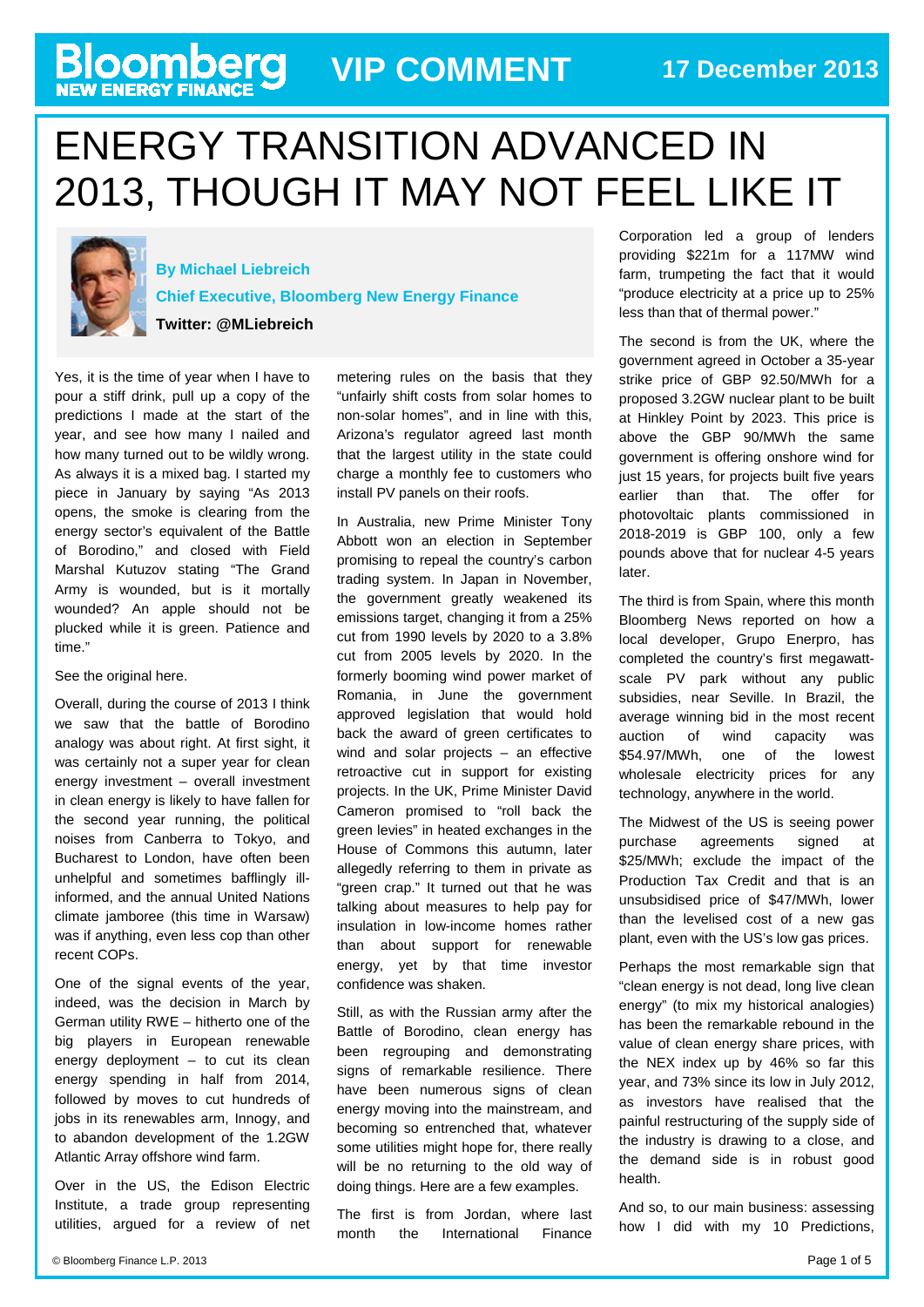published at the end of January. Here they are, with my (scrupulously fair) selfassessed marks, allocated in consultation with Bloomberg New Energy Finance Chief Editor Angus McCrone.

#### **1. RECOVERY IN CLEAN ENERGY INVESTMENT**

Whoops! The final figures for 2013 are not yet crunched, and more deals will no doubt come to light between now and the publication of our annual data in January – though it is already pretty clear that 2013 will see a lower total for world investment in clean energy (defined here as renewables excluding large hydro, but including energy smart technologies) than 2012's \$281bn, and lower still than 2011's record of \$317bn.

The figure for the first three quarters of this year was \$143bn, though this excludes research and development spending, which we include in the annual figures. From the standpoint of mid-December, it does look as though the 2013 total will finish up around the \$250bn mark, some 10% down on last year. That is still a lot of money, and five times the 2004 figure, yet it is a disappointment for sure.

Some of the detail of that prediction, nevertheless, we got right. I said in January that I expected a recovery in clean energy share price valuations "enough to bring about an increase in public market investment" from 2012's miserable total. I justified this partly on the view that the solar sector would be "getting closer to viewing the light at the end of the tunnel...when painful excess capacity gives way to something closer to balance between supply and demand."

Public market investment is in fact likely to do even better than expected, the first three quarters producing 43% more equity-raising than in the whole of 2012, and the NYSE Bloomberg Global Solar Energy Index up at the time of writing by no less than 66% on the year so far.

#### **Score: 5/10**

### **2. WORLD WAKES FROM SHALE GAS SWOON**

I predicted, loftily, that 2013 would be the year "when the US recovers from its infatuation with shale gas, moving into a rather more mature and nuanced relationship" and that the UK and other European countries would "resume work on exploiting shale gas, but this will do nothing to restrain prices in the short or medium term." I also said the liquefied natural gas market in Asia would remain tight, with prices uncomfortably high.

I was pretty much on the money. Henry Hub prices in the US have spent most of the year above the \$3.50 mark, and at the time of writing are back up above \$4. In the US, excitement continues about the job gas can do in saving manufacturing in that country. Still, it was clear from the Bloomberg New Energy Finance Summit in New York in April that investors and policy-makers have moved from thinking about "gas, gas, gas" to a more considered version of "all of the above," with particular emphasis on shrinking coal and the Keystone XL pipeline. Small-scale solar has been gaining very rapidly in mind-share among policy-makers, both supporters



*Perhaps the most remarkable sign that "clean energy is not dead, long live clean energy" has been the remarkable rebound in the value of clean energy share prices, with the NEX index up by 46% so far this year, and 73% since its low in July 2012*

#### and opponents.

In Europe, the debate has shifted from how shale gas (if it is not banned outright) will inevitably bring about sharp falls in energy bills, to whether local communities want shale gas, how quickly resources can practically be exploited, and what shale gas extraction might actually cost. The major benefit of shale gas in Europe and Asia now looks to be energy security, rather than prices, at least outside China. For the moment, Asian gas prices remain forbiddingly high as Japan and China bid for international supplies.

**Score: 7/10**

#### **3. FINANCIAL INNOVATION GROWS FROM A TRICKLE TO…A BIGGER TRICKLE**

I predicted that renewable energy projects would attract new sources of capital, via novel financing approaches, mentioning specifically asset-back securitisations and solar real estate investment trusts in the US, and the beginnings of a project bond market in Europe. Here, I would say that I was spot on in terms of the overall theme, though not so much as far as the detail is concerned.

This year has seen heartening innovation in terms of harnessing longterm investor capital. One notable development has been the emergence of so-called "yieldcos." In the US, NRG Yield, a unit of a New Jersey based utility, raised \$431m in an initial public offering from investors attracted by its portfolio of wind, solar and gas-fired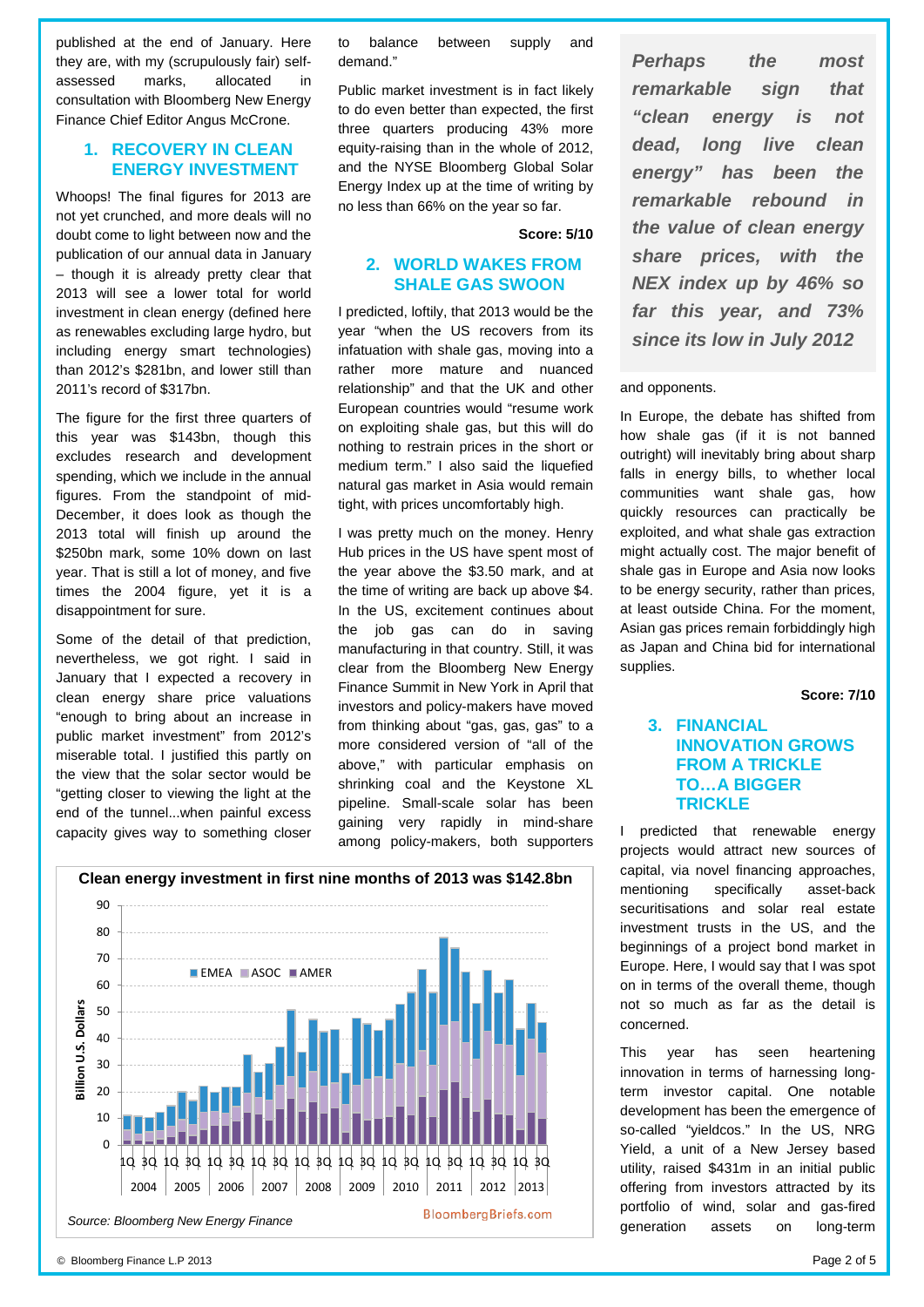*The year 2013 has also been a record in Europe for direct investment in projects by institutions and pension funds, commitments by the likes of Allianz, Munich Re and PensionDanmark reaching \$1.3bn by late October.*

contracts. In Europe, four specialist funds holding operating stage renewable energy assets floated on the London market, raising a total of GBP 845m.

The year 2013 has also been a record in Europe for direct investment in projects by institutions and pension funds, commitments by the likes of Allianz, Munich Re and PensionDanmark reaching \$1.3bn by late October.

In November, SolarCity became the first company in the US to offer bonds backed by rooftop solar systems. Its initial \$54.4m sale may be followed by up to \$200m in additional notes as soon as the second quarter of 2014, according to the company's chief financial officer; and this month the European Investment Bank provided a \$45.8m guarantee to cover 15% of the value of the new bonds sold to finance the transmission line for the Greater Gabbard offshore wind farm in UK waters, thereby enabling the whole issue to be lifted one notch to an A3 rating with Moody's.

Perhaps the most eye-catching development, very late in the year, has been the explosion of interest in green bonds. These have generally been investment-grade offerings by multilateral banks, who have tapped the market using the full weight of their balance sheet but earmarked the proceeds for clean energy or some other sustainability-related purpose. By the middle of last month, the total volume of green bond issuance worldwide in 2013 had topped \$8bn, compared to just over \$5bn in 2012 and ahead of the previous record of \$6.6bn in 2010. There was then on Nov. 22 a landmark issue of EUR 1.4bn by EDF, twice oversubscribed.

#### **Score: 9/10**

#### **4. EUROPE FOCUSES ON ENERGY MARKET REFORMS**

At the start of the year I said that Europe would spend much of the year focusing on energy market reforms, rather than either grand new energy schemes or climate commitments. And so it was to be.

Common ground, I said, would be found between fossil and clean energy generators in the idea of capacity markets to encourage the construction of balancing plant to reduce base-to-peak electricity price volatility. Still, I also forecast growing challenges to that approach, from those who preferred to let pure market forces do their work. I also predicted, rather safely, that backloading, the UK's Electricity Market Reforms and Germany's Energiewende would fill the news during 2013.

Capacity markets have indeed moved ahead during the year, into the proposal stage in the UK and Belgium, into the detailed design stage in France, and into a commitment from the new coalition government in Germany. Meanwhile Poland has plans to expand its strategic reserve.

Even at the European level, other than a surprisingly weak attempt to push through a 30% renewable target by 2030, most of the action has been around market reform. This culminated in the publication in November of a consultation document by the EU on "Delivering the internal electricity market" and the innocuous-sounding "making the most of public intervention" – which is EU-speak for suggesting that the exemption of Germany's heavy industry from funding its feed-in tariffs is a form of State Aid.

**Score: 9/10**

#### **5. TECHNOLOGY, ENVIRONMENT AND DEVELOPMENT**

I predicted that "the most dynamic developments in clean energy will continue to take place outside Europe," and that in general developments would be driven by technology, broader environment or economic development concerns, rather than climate.

I talked about California emerging as the leading carbon trading programme in the world, with the highest prices; the US Environmental Protection Agency curtailing the emissions of particulates from the country's coal-fired power stations; and moves by China to curb pollution in its cities by shutting coal plants and limiting vehicle emissions. I also said that 2013 would be the year that hydrocarbon producers in the Middle East start building clean energy at scale.

Most of this came to pass during the year. California does indeed have comfortably the highest carbon prices in the world – although, at \$11.65 per ton at the time of writing, it is down from the \$14.50 figure of the early summer. It certainly trumps the European Union, where the emission allowance price for December was EUR 4.90 per tonne. As for the US EPA, in September it published draft rules effectively requiring new coal-fired power plants to capture and store a portion of the CO2 they produce. The agency also received substantial support from President Barack Obama, who for the first time in his tenure articulated clearly an administration strategy specifically aimed at combatting climate change. The President pledged to have the EPA draft on new CO2 emissions rules for existing coal plants by summer 2014.

In February, China said it would impose emission limits on six polluting industries, including coal-fired plants, and some cities are proposing vehicle emission curbs, including Shijiazhuang and Shanghai.

China has also become the world's largest solar installation market this year. Still, its hoped-for clampdown on coal remains mostly that (hoped-for). In the Middle East, the renewables bandwagon is still revving up, though it has not really raced forward in 2013. There have been solar financings in Algeria, Oman and the United Arab Emirates, yet it has been megawatts rather than hundreds or thousands of megawatts.

#### **Score: 8/10**

#### **6. CHINA, AFRICA, LATIN AMERICA TO DRIVE SOLAR GROWTH**

The prognosis here was that solar would remain dominant, accounting for 50% or more of total investment in clean energy in 2013, with investment rising "by a small margin, despite the fact that system prices will be lower than those of 2012." I expected China to overtake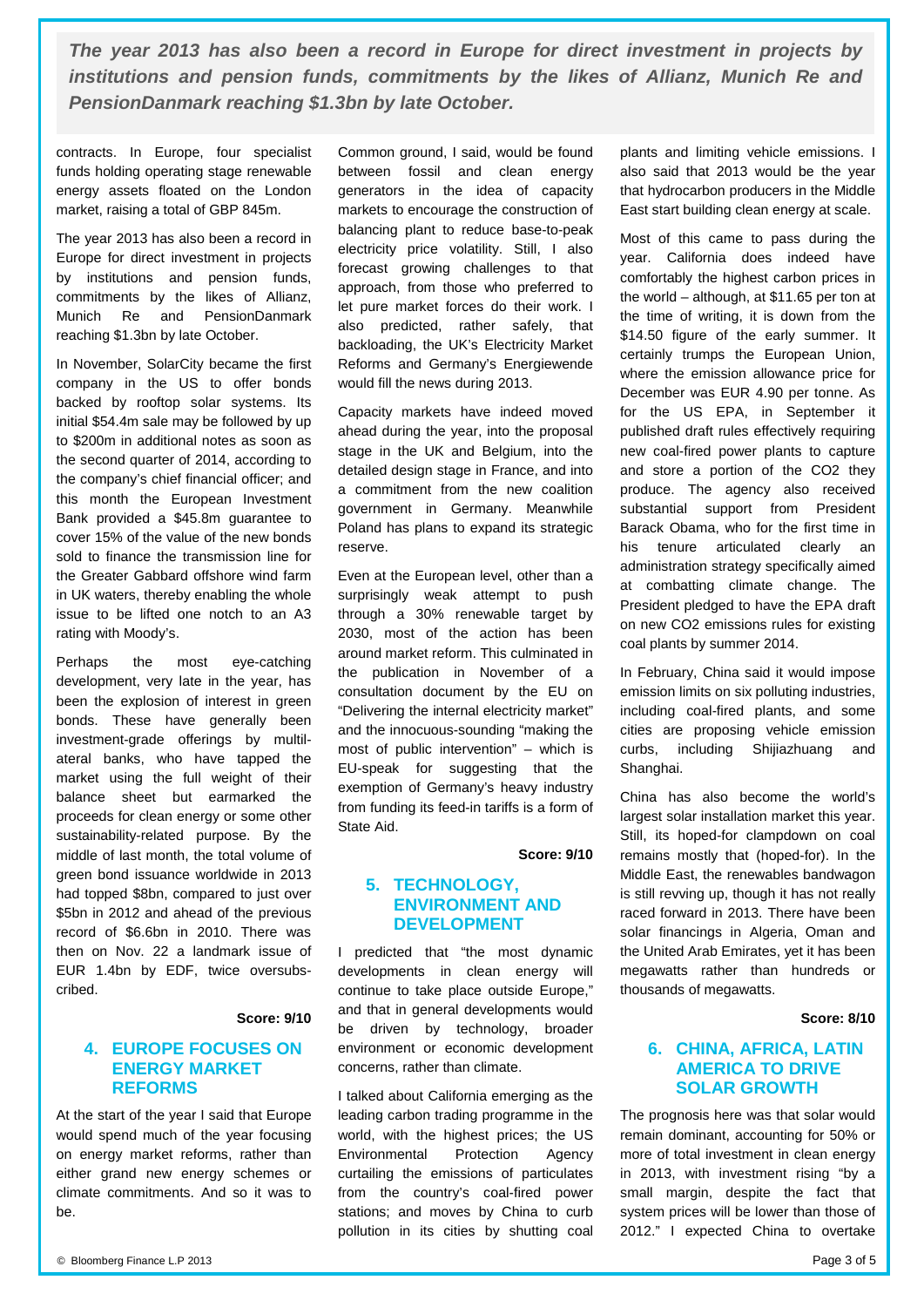Germany to be the largest solar market, at some 8GW installed, and said that there would be rising PV activity in sub-Saharan Africa and Latin America.

We seem to have been correct on the overall positive tone, although whether dollar investment numbers in solar will be a bit up or a bit down on 2012 remains in the balance at the time of writing. The latest Quarterly Outlook from our solar team, published at the beginning of December, says that PV demand in 2013 is likely to finish up in the 35.8-40.4GW range, well ahead of last year's 30.6GW, and China is on course to be the largest market this year, somewhere in the range 8.5-10.2GW, ahead of Japan's 7.6-8.7GW. The German market is likely to have shrunk in 2013 by more than 50%. And we look likely to be right on solar accounting for more than half of total clean energy investment in 2013.

We perhaps jumped the gun a little on Africa. Up to the third quarter, solar investment has lagged a bit behind 2012 – although that may change when the Q4 numbers are crunched and some extra deals from earlier in the year are unearthed. Latin America already had pushed ahead of full-year 2012 levels for solar investment by the end of the third quarter, with Chile in particular seeing good growth.

**Score: 8/10**

#### **7. INSTALLATIONS BECALMED BUT FINANCING PICKS UP FOR WIND**

The thesis here was that even though wind turbine installation would be about 10% down on 2012's record, financing activity would revive, "helped by the new lease of life for the US Production Tax Credit." This would push overall wind asset finance in 2013 above the 2012 figure, since revised slightly to \$75bn.

Well, we are still in with an outside chance on this one. In the first three quarters of 2013, wind asset finance was \$44.7bn, so it would take a strong fourth quarter and some newly discovered projects from earlier in the year to take us up to the 2012 number.

Certainly, the pace of investment has picked up in the US after a dismal first quarter. Still, the likelihood is that global wind asset finance will end down on the year, not up, reflecting shrinkage in the

*We seem to have been correct on the overall positive tone, although whether dollar investment numbers in solar will be a bit up or a bit down on 2012 remains in the balance at the time of writing. The latest Quarterly Outlook from our solar team, published at the beginning of December, says that PV demand in 2013 is likely to finish up in the 35.8- 40.4GW range, well ahead of last year's 30.6GW.*

Chinese market and a slow year for offshore wind financings in Europe in the face of policy uncertainties in the UK and Germany. Our latest published forecast is for total installations this year to be around 33.7GW, down from 46.6GW in 2012.

**Score: 5/10**

#### **8. BORING BIOENERGIES MAKE MONEY**

I suggested that 2013 would see "an additional 2GW of renewable dispatchable capacity in the EU-27" in the form of biomass-to-power, with a doubling of pellet imports. Another strand was that the relatively "boring" ethanol sector in Brazil would have a good year in 2013, boosted by a bumper sugar harvest, while ethanol prices in the US stayed high because of a bad corn harvest in late 2012.

I have to admit to overcooking this prediction somewhat – our biomass analysts' latest view is that there has been 940MW of new biomass and waste-to-energy capacity commissioned in the EU so far this year, and that pellet imports have risen 50% rather than 100%. We were closer to the mark on biofuels, with ethanol prices in the US staying high for most of the year – but I failed in January to include a forecast that the US EPA would cut its biofuel mandates. The most positive surprise was probably the project financing via Brazil's development bank BNDES of two cellulosic ethanol assets in the country.

**Score: 5/10**

#### **9. EV SALES SHOW SPARK ACCELERATION**

Prediction nine said that shipments of electric vehicles would "roughly double" once again in 2013, reaching 200,000 worldwide, with plug-in hybrid electric vehicles, or PHEVs, staying more popular than pure battery vehicles, or BEVs, by a ratio of 60:40.

Our most recent Quarterly Outlook on advanced transportation said that EV sales in the first half hit 83,479 units and were on course to exceed 200,000 for the full year (in line with my forecast).

Still, contrary to our January prediction, BEVs are poised to take over half the market. Our BEV/PHEV prediction proved to be wrong, as PHEV manufacturers such as Mitsubishi Motors and Fisker Automotive struggled while BEV manufacturers like Nissan Motor and Tesla Motors flourished. Although Fisker filed for bankruptcy in November, the PHEV sector is set for a late rebound as Mitsubishi Motors has recovered from the earlier battery problems of the Outlander PHEV, and the Volvo V60 PHEV has proven to be popular in Europe.

Overall EV sales have continued to increase as manufacturers such as General Motors, Toyota Motor and Nissan have reduced prices and more manufacturers such as BMW and Daimler are launching EVs.

**Score: 9/10**

#### **10. FUEL CELLS – RAY OF LIGHT AFTER DECADES OF SMOKE**

In perhaps my most daring prediction, I said that at least 50MW of stationary fuel cells would be commissioned in the US in 2013, and South Korea would commission a similar amount. I forecast that FuelCell Energy of the US and Germany's SFC Energy would race this year to become the first independent fuel cell manufacturer to become properly profitable.

Our latest estimate is that the US will have commissioned by the end of 2013